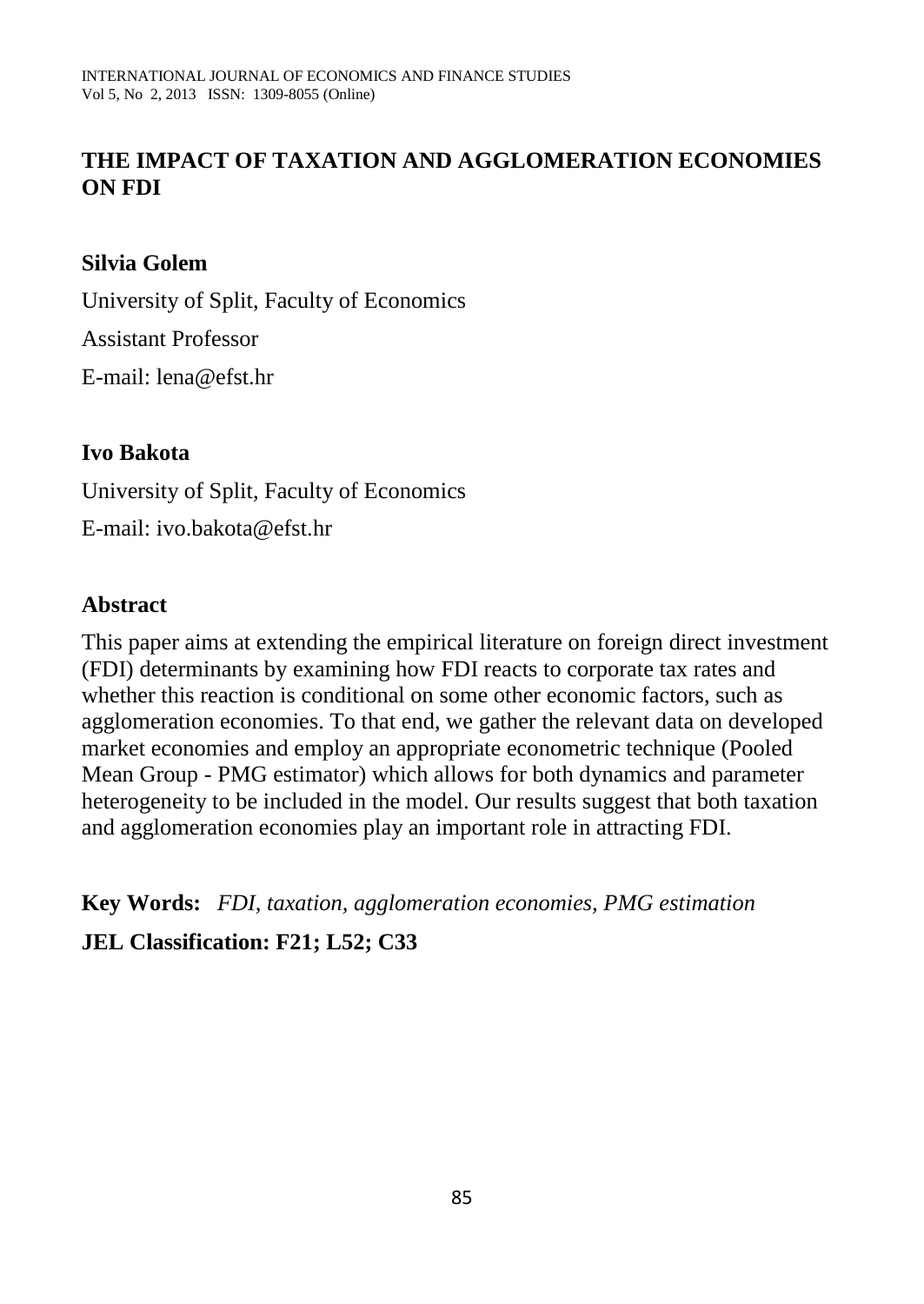## **1. INTRODUCTION**

At the heart of debate over the appropriate fiscal design is the question of how FDI reacts to taxation, and whether this reaction is conditional on some other economic factors. Over the past decade, according to Hajakova et al. (2006), interest in this issue has been growing in parallel with the increasing mobility of capital and internationalisation of businesses. A widely-held view is that taxes are likely to matter more in choosing an investment location as non-tax barriers are removed and as national economies converge (OECD, 2008). Recently, in the light of the fiscal harmonization efforts in the European Union, the scientific interest in international tax competition has increased even more (Feld and Heckemeyer, 2011).

To support the view that there is increasing competitive pressure on governments to reduce their corporation tax rates, Devereux et al. (2008) show that the average statutory rates of corporation tax in OECD countries fell from around 50 percent in the early 1980s to under 35 percent in 2001. Along the same line, as pointed by Dembour (2008), governments can also engage in a costly and wasteful "subsidy tournament", while competing to subsidize FDI. Numerous empirical studies show that governments can influence the locational behaviour of firms using public expenditures, particularly for infrastructure and education. Bellak et al. (2009) argue that, from a public finance perspective, both the revenue and the expenditure side of public budgets are interlinked with regard to FDI attraction policies. In particular, they demonstrate that the tax-rate elasticity of FDI is a decreasing function of infrastructure endowment, implying that countries with an above-average infrastructure endowment can, at least in part, afford to finance their infrastructure by taxing corporations without a loss of FDI. In this light, OECD (2008) suggests that countries with relatively high effective tax rates are also very successful in attracting FDI. This may suggest the importance of their attractive investment strategies and/or, as emphasised by the new economic geography literature, the importance of location-specific benefits stemming from agglomeration economies. Empirical literature on the location decisions of firms does suggest that agglomeration externalities are among important factors and that firms do reap potential benefits from locating near to other firms.

In what follows we estimate the effect of each of those factors (taxation, public expenditures and agglomeration economies) on FDI, while controlling for other important variables identified in the literature.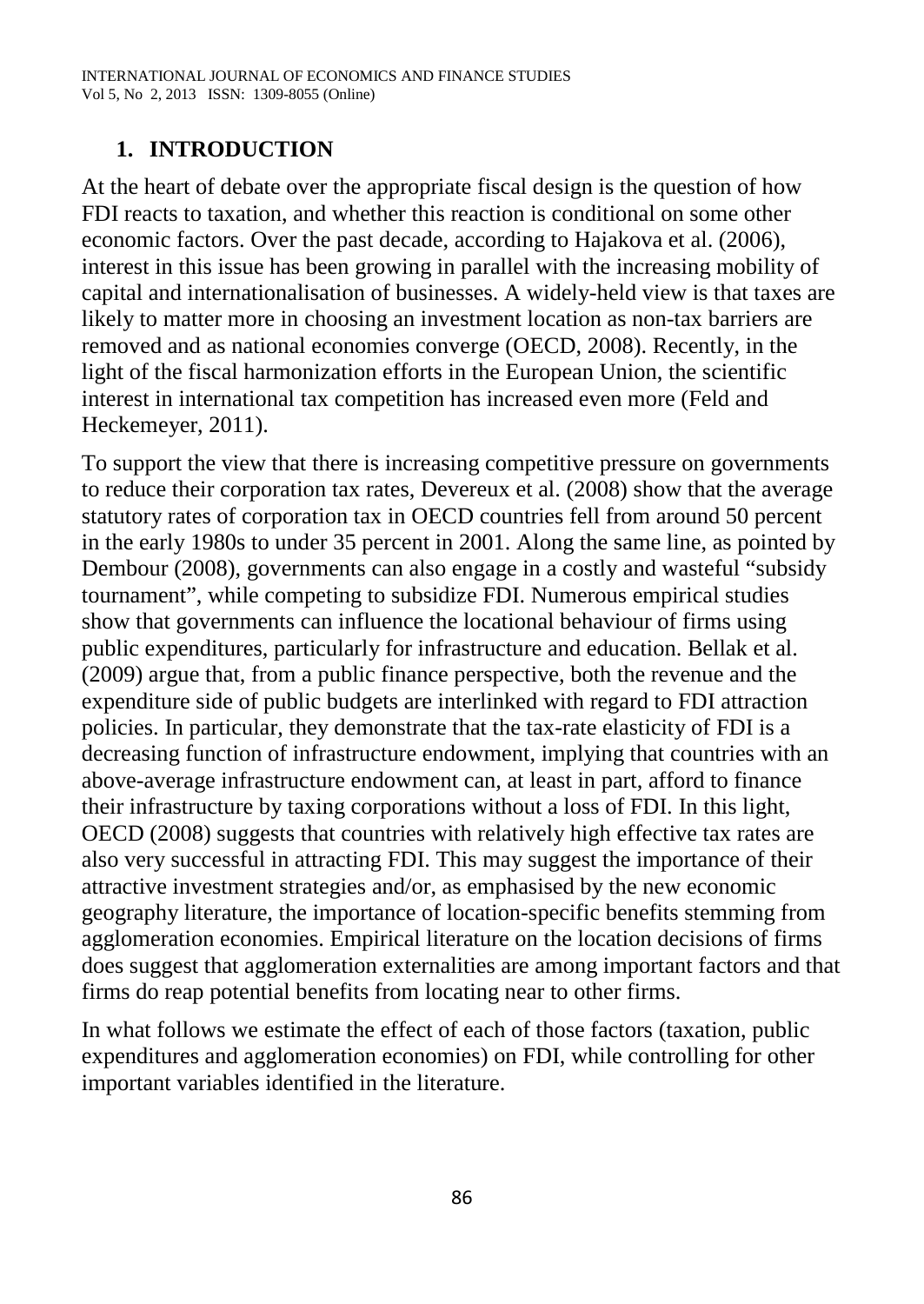### **2. MODEL SPECIFICATION, METHODOLOGICAL ISSUES AND RESULTS**

Despite the importance of this topic in the field of international and public economics, the literature review suggests that there is no single core theory of the effect of the host country government intervention on FDI, only various fragmented theoretical explanations. This leaves us with no comprehensive, explicitly formulated and testable theoretical model which could help us answer the question of why a particular country succeeds in competing for inward FDI. Therefore, we follow an eclectic approach.

Our data set consists of annual observations spanning 18 developed countries from 1979 to 2005. Such dimensions of the data set allows us to address some important methodological issues, while aiming to consistently estimate the longrun relationship between the FDI inflows and various explanatory variables. Not only do panels with "large T" dimension provide larger samples which may improve efficiency and mitigate multicollinearity, they can also allow for more explicit treatment of parameter heterogeneity and allow for more complex dynamic models, all of which is relevant for assessing the determinates of the FDI inflows. Adding dynamics in models that describe the behaviour of FDI inflows is particularly important given that the evolution of FDI inflows is likely to be a dynamic process. Assuming a degree of inertia in the FDI inflows, we expect it to be a function of both current and past values of explanatory variables, as well as of its own past values. The traditional fixed and random effects estimators employed to estimate such intrinsically dynamic panel data models may lead to biased and inconsistent results, especially if slope coefficients are not identical across countries (Pesaran and Smith, 1995). To obtain consistent estimators of the means of the slope coefficients, Pesaran et al. (1999) offer the Pooled Mean Group (PMG) estimator which imposes homogeneity of the slope coefficients entering the long-run relationships, but allows for heterogeneity of the coefficients characterizing the short-run dynamics. Following Pesaran et al. (1999) PMG procedure, we estimate a formulation in which the long-run equilibrium appears explicitly as a so-called error correction term:

$$
\Delta F_{i} =_{i} \phi_{i} \left[ \mathbf{B} \mathbf{B} \quad i-1 \right]_{i} - \theta_{0} \mathbf{B} - \theta_{k} \left( X_{k} \right) \mathbf{I}_{i} + \left( \delta_{k} \right)_{i} \Delta(X_{k})_{i} +_{i} \varepsilon_{i}
$$

where  $\Delta FDI_{it}$  is the first difference of the dependent variable,  $\phi_i = -(1 - \lambda_i)$  is the error-correction parameter,  $FDI_{i-1}$  is the lagged dependent variable,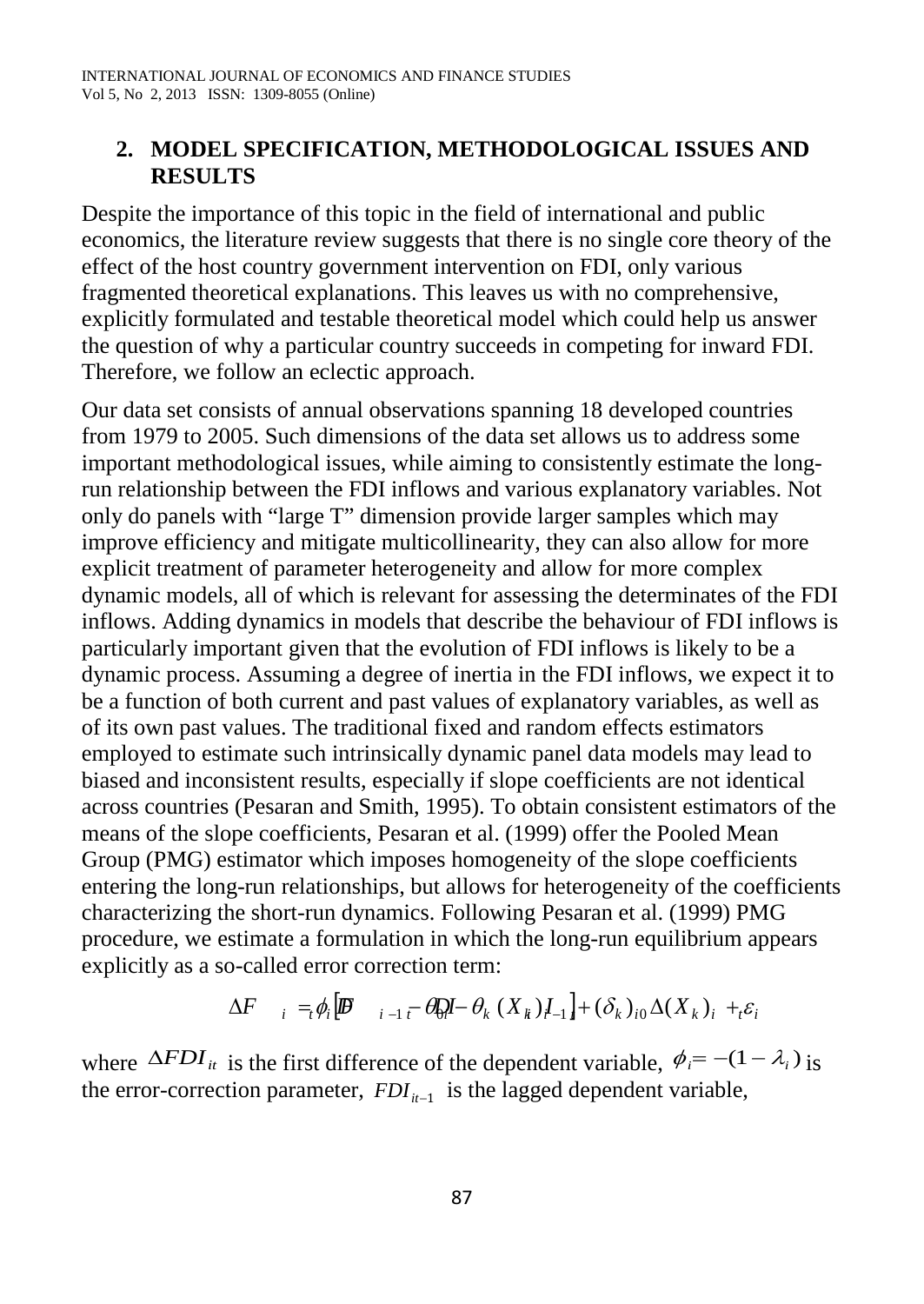*i*  $\theta_{0i} = \frac{\gamma_i}{1 - \lambda_i}$  is a country-specific constant,  $\theta_k = \frac{(O_k)_{i0} + (O_k)}{1 - \lambda_i}$  $\theta_k = \frac{(\delta_k)_{i0} + (\delta_k)_{i1}}{1 - \lambda_i}$ are parameters on

the *K* lagged explanatory variables,  $(\delta_k)_{i0}$  are parameters on the differenced explanatory variables,  $(X_k)_{it-1}$  is a set of *K* lagged explanatory variables, while  $\Delta(X_k)_{it}$  is a set of differenced explanatory variables and  $\varepsilon_{it}$  is the error term assumed to be independently and identically distributed across countries and time and uncorrelated with the regressors.

In what follows, we briefly comment on the rationale and expected sign of influence of our main variables of interest; namely, taxation, government goods and services and agglomeration economies.

The conventional wisdom holds that the volume and location of FDI are inversely related to host country tax rates. The tax burden reduces the efficiency and profitability of an investment and weakens the location advantage of the host country, and should, consequently, be negatively related to the inflow of FDI. The empirical literature assessing the effects of various measures of tax burden on FDI choices is relatively abundant, but quite inconclusive. The heterogeneity of the empirical results is mainly related to the lack of a coherent theoretical framework that would result in a preferred empirical specification; consequently, different determinants are included in an ad hoc manner.

De Mooij and Ederveen (2003, 2006) carry out a meta-analysis and find a median FDI tax-rate elasticity (semi-elasticity) of about - 3, implying that a one percentage point reduction in the host-country tax rate raises FDI in that country by about 3 per cent.

An important part of the difficulty in gauging how FDI responds to tax burden is uncertainty related the relevant tax burden measure. It is impossible, as pointed by Mooij and Ederveen (2003, 2006) and Bénassy-Quéré et al. (2005), to capture all the complex details of the tax system that potentially affect foreign investment in an empirical analysis. Some authors believe that investors compare the statutory corporate income tax rates (*str*). Others take the view that average effective tax rates (*eatr*) are more important in explaining FDI than the statutory corporate tax rates, given that they account for rules determining the percentage of profits that are taxable. Although the majority of the empirical studies use the statutory corporate tax rate, Bellak et al. (2009) and Mooij and Ederveen (2003, 2006) argue that forward-looking effective average tax rates are the conceptually proper measure of the corporate income tax burden for examining the investment decisions of firms. Statutory rates, namely, can be a misleading indicator of the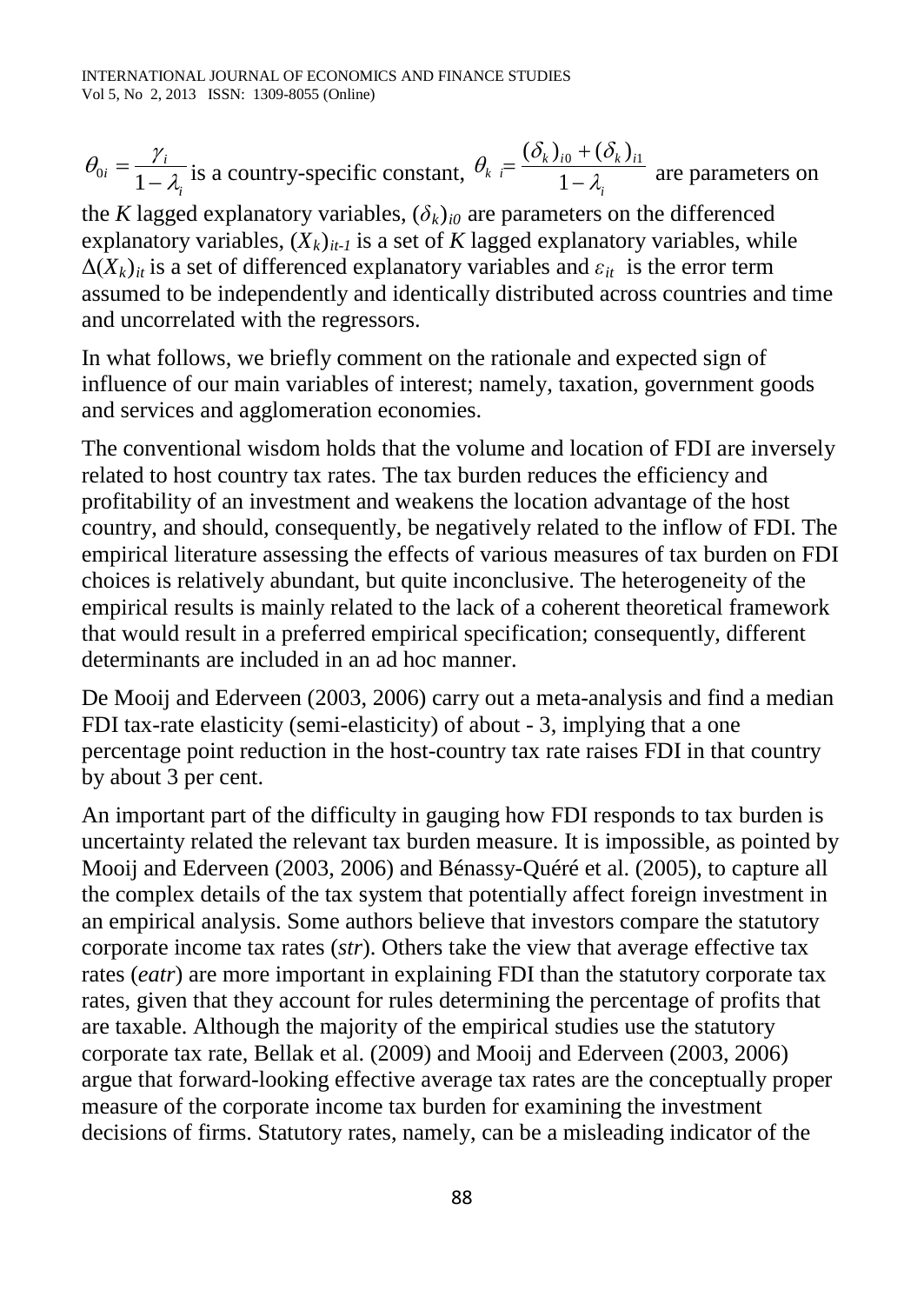tax burden since low statutory rates can be offset by a broader definition of taxable income. In our model, however, we use both measures of tax burden. Devereux et al. (2008) compute bilateral cross-border EATRs for a number of countries. Upon updating and correcting for mistakes, Klemm (2008) provides access to the Devereux et al. database, and we use it as a main data source in our analysis.

The recent literature suggests the effect of taxes on FDI should not be analysed in isolation of other measures of government intervention, as these can also affect the profitability of an investment (Hansson and Olofsdotter, 2012; Goodspeed et al., 2007). Using a comprehensive indicator for 'infrastructure quality', Wheeler and Mody (1992, in Bellak et al., 2009) find a significant positive effect of high infrastructure quality on FDI. In this light, Bellak et al. (2009) demonstrate that high-tax countries can also successfully attract FDI, as their governments may compensate for higher corporate taxes by offering foreign investors a more favourable infrastructure endowment. The infrastructure, they explain, generates location-specific and immobile 'infrastructure rents', which can be taxed without a loss of FDI. To allow for the possibility that government provided goods and services favourably influence inward FDI, we include real government net capital stock as a percentage of real GDP (*govcap*) from Kamps (2005).

Devereux et al. (2002, 2007) demonstrate that the effect of fiscal incentives does exist, but becomes marginal in the presence of yet another important location factor; namely, the agglomeration externalities. They find evidence that the effect of government grants is relatively small and less effective in influencing firms' location decisions in the face of alternative locations offering countervailing colocation or agglomeration benefits. This result is confirmed by Barrios et al. (2006, in Dembour, 2008) who find evidence that for hi-tech firms in Ireland agglomeration economies were a more important locational determinant than public incentives. Brülhart et al. (2008) show that agglomeration economies can reduce the importance of tax differentials for firms' location choices and thereby lessen the intensity of corporate tax competition. On theoretical level, the importance of agglomeration externalities for location decisions is emphasised by the proponents of the new economic geography literature. From this perspective, firms have an incentive to concentrate geographically, that is, close to other firms, whether within the same industry or within the diversified industrial setting. To account for agglomeration economies in our model we include GDP per square kilometre (*gpdsq*) and geographic concentration index (*gci*).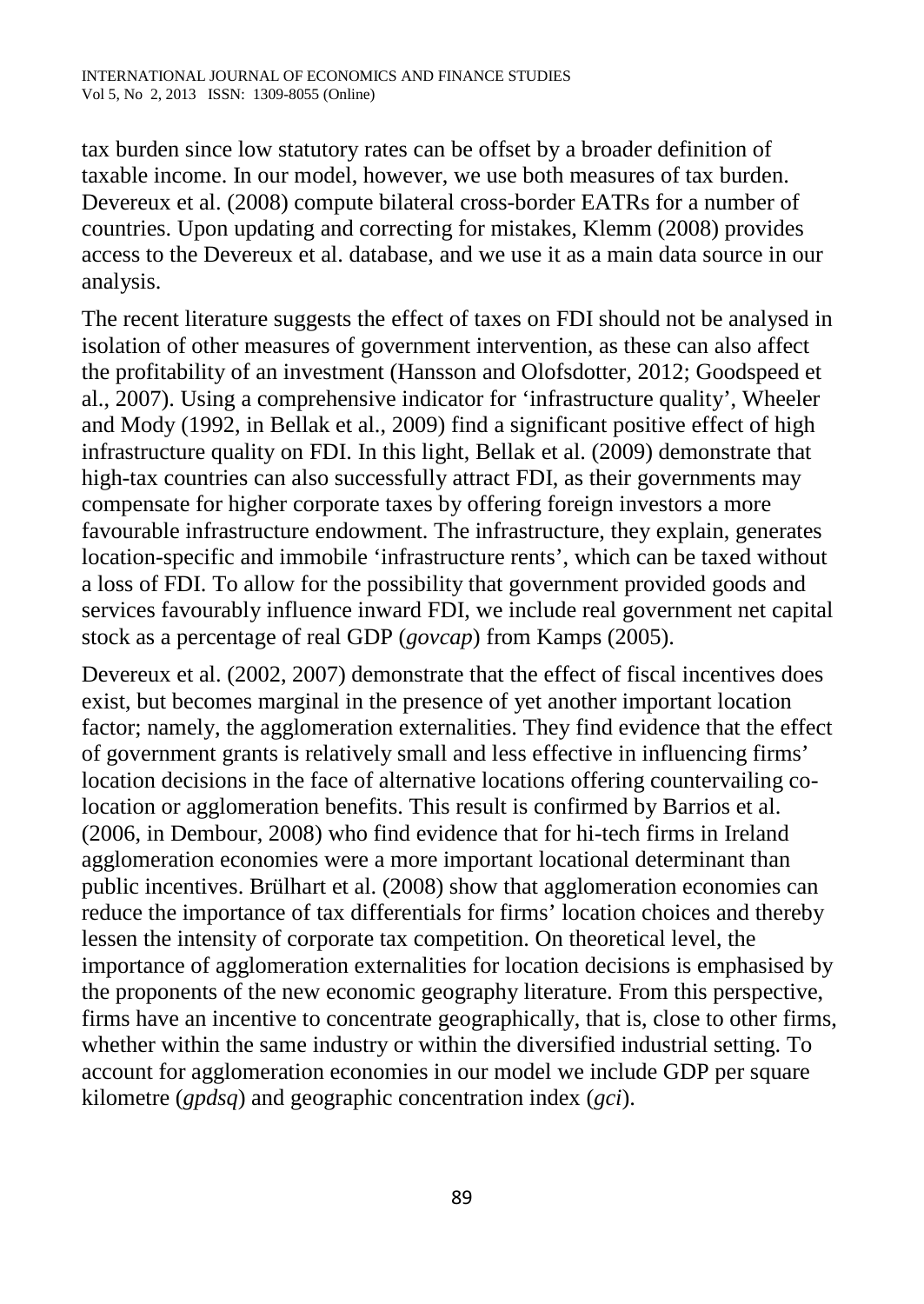As for additional variables, in our model we include those suggested by the literature on FDI determinants; namely, a variable for market size (*gdp*), labour costs (*ulc*) and labour quality (*lq*).

The list of variables used in our model and their sources is given in Table 1 below.

| <b>Variable</b>                                               | <b>Definition and Construction</b>                                                                                                                                         | <b>Source</b>       |
|---------------------------------------------------------------|----------------------------------------------------------------------------------------------------------------------------------------------------------------------------|---------------------|
| $FDI$ ( <i>fdi</i> )                                          | Foreign direct investment, net inflows in current<br>US\$                                                                                                                  | <b>WDI</b>          |
| $STR\left( str\right)$                                        | <b>Statutory Corporate tax rates</b>                                                                                                                                       | Klemm (2005)        |
| EATR (eatr)                                                   | Effective average tax rate paid by the companies on                                                                                                                        | Klemm (2005)        |
|                                                               | a hypothetical projects, as a share of discounted<br>pre-tax profits                                                                                                       |                     |
| Government capital<br>stock (govcap)                          | Real government net capital stock as a percentage<br>of real GDP                                                                                                           | Kamps (2005)        |
| GDP(gdp)                                                      | Nominal Gross domestic product in current US\$                                                                                                                             | WDI                 |
| Unit labour cost                                              | Exchange rate adjusted Unit Labour Cost, Total                                                                                                                             | <b>OECD</b>         |
| (ulc)                                                         | Economy                                                                                                                                                                    |                     |
| Tertiary school<br>enrolment (%<br>$\left(\frac{1}{q}\right)$ | Ratio of total tertiary enrolment, regardless of age,<br>to the population of the age group that officially<br>corresponds to the tertiary education, with a 5 year<br>lag | <b>WDI</b>          |
| GDP per $km^2$<br>(gdpsq)                                     | Real GDP per square kilometre                                                                                                                                              | Own<br>calculations |
| Geographic<br>Concentration<br>Index $(gci)$                  | Ratio of a countries share of the (real) World GDP<br>to the countries share of a world land area                                                                          | Own<br>calculations |

**Table 1 Data Documentation: Definition, Construction and Sources** 

Note: Data are on an annual basis

## **3. RESULTS**

As a starting point, we estimate the first-order ARDL model with all the variables included. This specification rendered some economically insensible results. Moreover, due to computational difficulties, it left us with no possibility to include additional lags for the potentially endogenous variables, and as such it is not the preferred one. In an attempt to reach a preferred specification, we have undertaken a series of estimation attempts as well as thorough robustness checks. Nonetheless, to save space, in this paper we report the main findings in Table 2,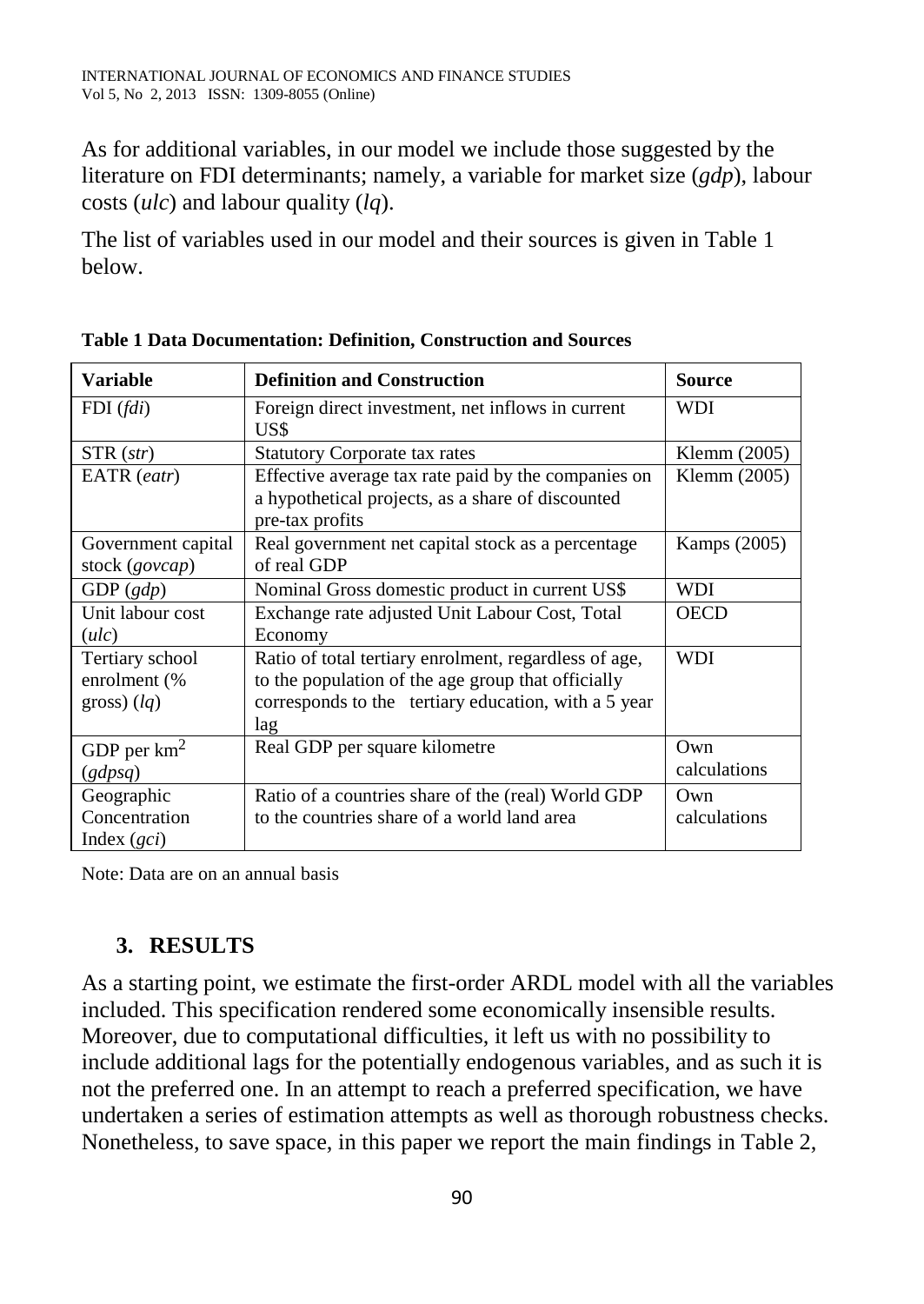and briefly comment on those coefficients which appear to be statistically significant at conventional levels of statistical significance. Estimation results of alternative specifications and robustness check results are available upon request.

| <b>Variable</b>        | <b>Est.</b> coefficient | p-value |
|------------------------|-------------------------|---------|
|                        |                         |         |
| <b>InEATR</b>          | $-1.455***$             | (0.000) |
| lnGDP                  | $0.702**$               | (0.011) |
| <b>InGDPsq</b>         | 4.190***                | (0.000) |
|                        |                         |         |
| <b>AInEATR</b>         | $-2.490$                | (0.879) |
| $\Delta$ ln $\bf{GDP}$ | $-2.077$                | (0.593) |
| <b>AlnGDPsq</b>        | $7.130***$              | (0.001) |
|                        |                         |         |
| <b>Constant</b>        | $-1.304*$               | (0.072) |
| <b>EC</b> coefficient  | $-0.554***$             | (0.000) |
| No of obs              | 323                     |         |

**Table 2 The PMG estimates of the preferred specification (dependent variable ΔlnFDI)**

Notes: A country-specific constant term is included. Numbers reported in parentheses are p-values. \*, \*\* and \*\*\* denote significance at the 10, 5 and 1 percent, respectively.  $\Delta$  denotes first differences, while (-1) denotes the first lag.

The results indicate firstly that, as expected, the error correction coefficient is negative and statistically significant (bottom panel of Table 2). This important finding suggests that there is a strong, statistically highly significant, cointegrating relationship between FDI inflows and its determinants. The evidence that there exists an adjustment mechanism implies, by definition, that there must be a longrun equilibrium relationship between the variables. In line with our a priori expectations are the estimated long-run coefficients on our variables of interest; namely, the taxation variable (*lneatr*) and the agglomeration economies variable (*lngdpsq*). Among the control variables, the one which proves to be regularly significant is the market size variable (*lngdp*). The taxation variable is statistically significant and negative, suggesting that, ceteris paribus, as the effective average tax rate rises FDI inflows decline in the long run (long-run coefficients are reported in top panel of Table 2). The coefficient on agglomeration economies is highly statistically significant and positive. This finding suggests that in the longrun agglomeration economies positively stimulate FDI inflows. Agglomeration economies do seem to lead to reduction of costs for companies. Finally, the market size, as expected, has a positive effect on FDI inflows. In the short-run (middle panel of Table 2), only agglomeration economies exert a significant effect.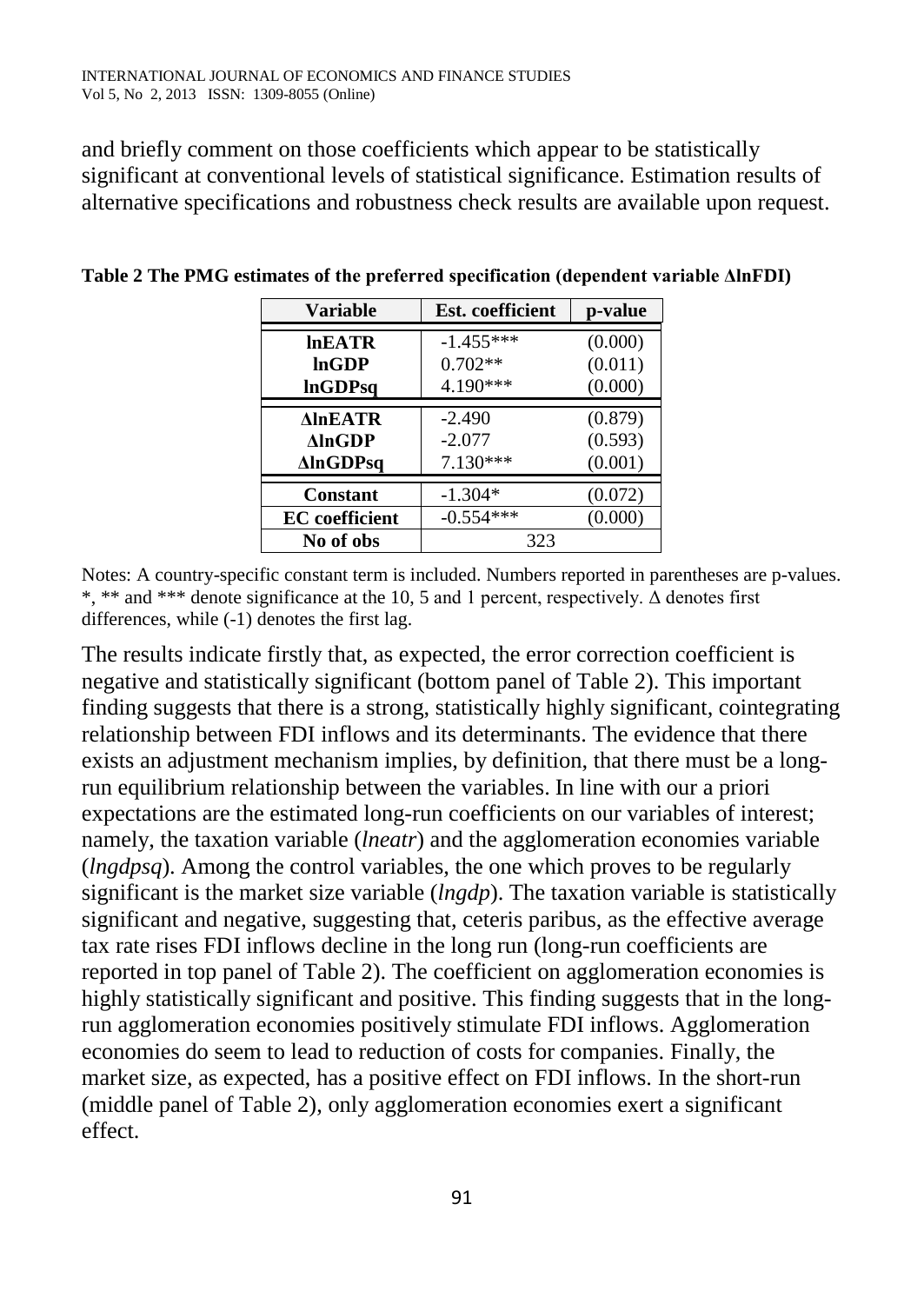We point out, but do not report, that the results remain almost unchanged when we use statutory corporate tax rates (*lnstr*), or effective average tax rates corrected for inflation rate (*lneatri*), instead of effective average tax rate. Moreover, we have undertaken an important robustness check; namely, we have scrutinised the consistency of our results in the presence of cross-sectional dependence. From economic point of view, we expect FDI inflows in one country to depend on the extent of FDI inflows in other countries. This could be explained by the fact that business cycles in different countries are overlapping, especially if the economies of the two countries are interconnected. In this case, increased FDI inflows in one country would increase economic activity, and thus provide more investing opportunities (increased aggregate demand) in other countries with which it has extensive economic interrelation. Consequently, this encourages FDI inflows in those countries. From econometric point of view, a fail to take into account crosssectional dependence will bias the results. To account for cross-sectional dependence, we create a new variable called "cross-sectional influences"  $\left(\sum w_{ic} FDI_{ct} = WFDI_{it}\right)$  $\sum_{c \neq i} w_{ic} FDI_{ct} = WFDI$ ; the W matrix represents the weights of influences that

countries have on each other. Each matrix row represents the weights that every other country has on the particular observed country. The weights are computed as the inverse values of the distances between countries' biggest agglomerations. The matrix is standardized such that sum of each row equals 1). In the presence of this variable, the results remain consistent, with one exception; namely, the taxation variable now becomes somewhat less statistically significant (p-value 0.122).

### **4. CONCLUSION**

From a perspective of policy makers who continually re-examine their fiscal arrangements to ensure their countries are attractive to inbound investment, identifying how tax sensitivity reacts to non-tax factors is of great importance. By contributing to a better understanding of the determinants of FDI, this research offers a basis for relevant policy proposals and also informs debate on the appropriate tax reform.

Recent burgeoning literature in this filed, although heterogeneous and inconclusive, seems to support the view that investors do compare tax burdens in different locations, and that foreign investments are attracted to countries offering lower corporate tax rates. Moreover, while tax is recognized as being an important factor in decisions on where and how much to invest, the recent literature has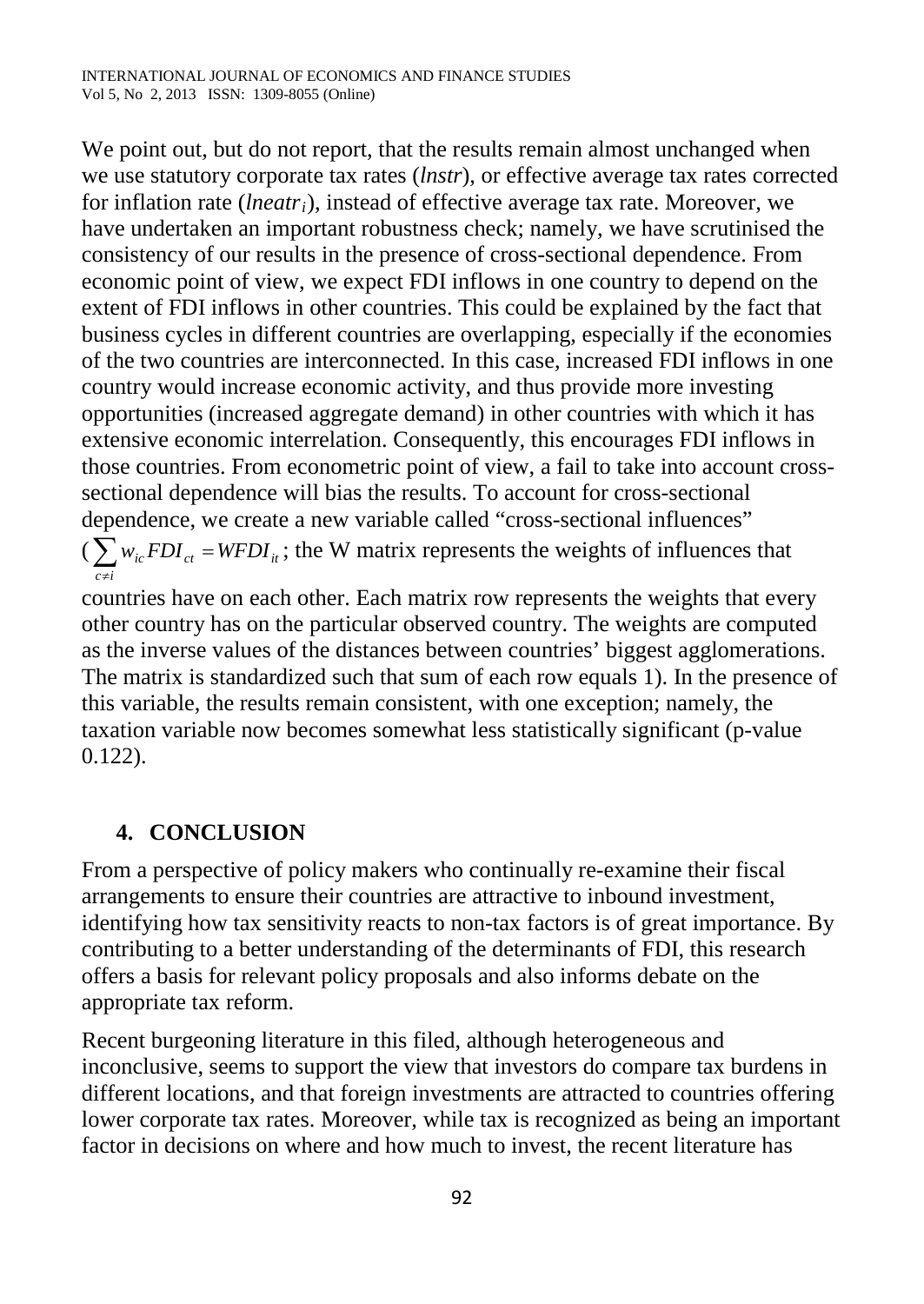begun to incorporate some other, non-tax aspects of the economic environment which could also influence the long-term profitability of an investment. In this vein, our results confirm that both taxation and agglomeration affect the attractiveness of a country in terms of FDI inflows to that country.

# **BIBLIOGRAPHY**

Bellak, Christian, Leibrecht, Markus and Damijan, Jože P. (2009), "Infrastructure Endowment and Corporate Income Taxes as Determinants of Foreign Direct Investment in Central and Eastern European Countries", *The World Economy*, pp.267-290.

Bénassy-Quéré, Agnès, Fontagné, Lionel and Lahréche-Révil, Amina, (2005), "How Does FDI React to Corporate Taxation?", *International Tax and Public Finance*, Vol. 12, pp.583-603.

Brülhart, Marius, Jametti, Mario and Schmidheiny, Kurt, (2008), "Do Agglomeration Economies Reduce the Sensitivity of Firm Location to Tax Differentials?".

De Mooij, Ruud A. and Ederveen, Sjef, (2003), "Taxation and Foreign Direct Investment: A Synthesis of Empirical Research", *International Tax and Public Finance*, Vol.10, pp.673-693.

De Mooij, Ruud A. and Ederveen, Sjef, (2006), "What a Difference Does it Make? Understanding the Empirical Literature on Taxation and International Capital Flows", *European Economy European Commission Directorate-General for Economic and Financial Affairs Economic Papers, No. 261.*

Dembour, C. (2008), "Competition for Business Location: A Survey, Journal of Industry", *Competition and Trade*, Vol. 8, pp.89-111.

Devereux, Michael P., Griffith, Rachel and Klemm, Alexander, (2002) "Corporate Income Tax Reforms and International Tax Competition", *Economic Policy*, Vol. 35, pp.451-495.

Devereux, Michael P., Griffith, Rachel and Simpson, Helen, (2007), "Firm Location Decisions, Regional Grants and Agglomeration Externalities", *Journal of Public Economics*, Vol. 91, pp. 413-435.

Devereux, Michael P., Lockwood, Ben and Redoano, Michela, (2008), "Do Countries Compete over Corporate Tax Rates?", *Journal of Public Economics*, Vol.92, pp.1210-1235.